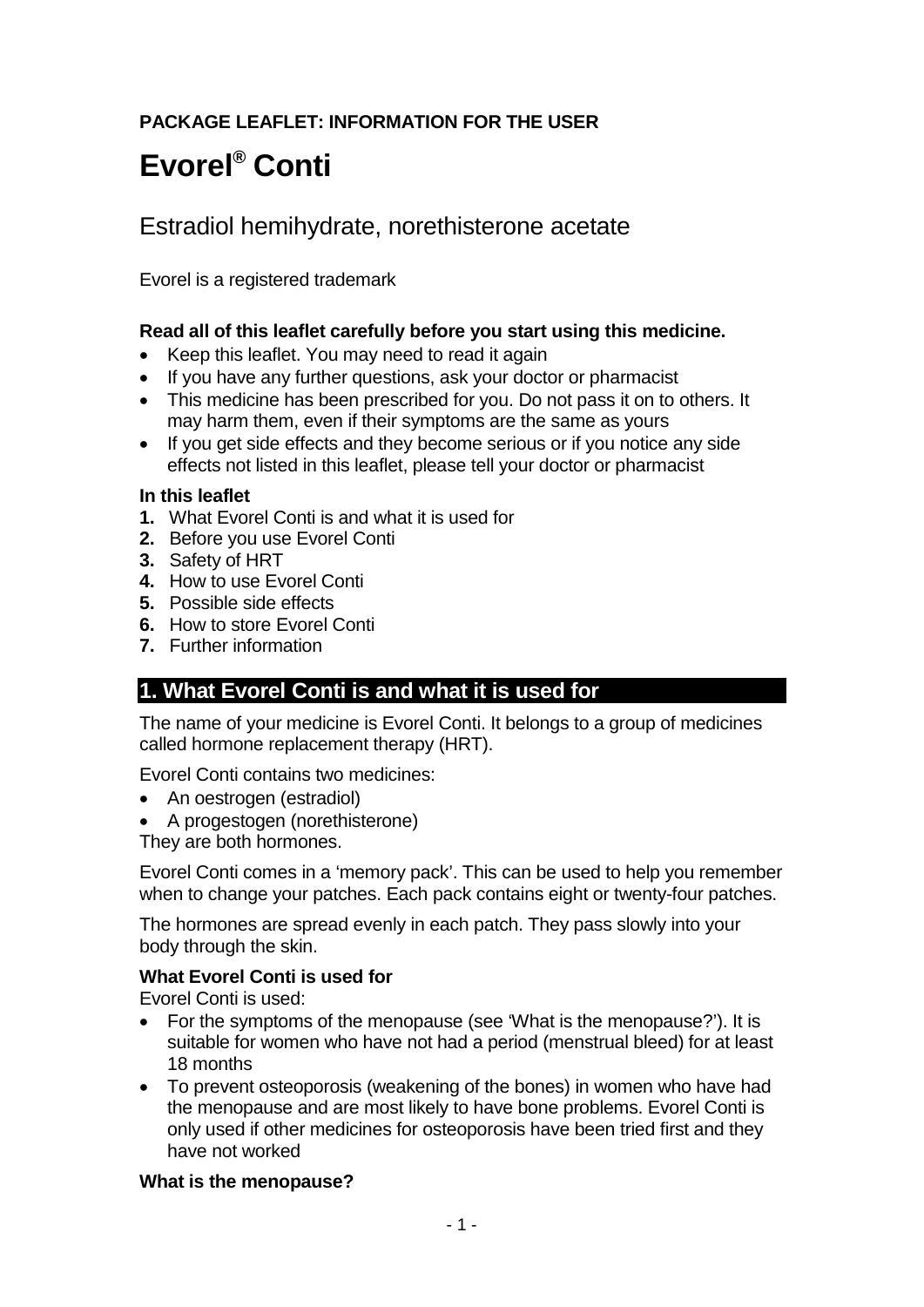Women produce oestrogen hormones from their ovaries throughout their adult life. These hormones are important in sexual development and control of the menstrual cycle.

The menopause happens when the level of hormones produced by the ovaries goes down. This is a gradual process. During this time the levels of oestrogen can go up and down. This can cause:

- Hot flushes, night sweats or mood swings
- Vaginal problems such as dryness or itching
- Uncomfortable or painful sexual intercourse

You may get the same symptoms if you have had your ovaries taken out in an operation. This is called a hysterectomy.

#### **How Evorel Conti works**

Evorel Conti is known as 'continuous combined' HRT. This is because both hormones in the patch are released all the time.

Evorel Conti patches replace the oestrogen that is normally released by the ovaries. However, in women who still have a womb, taking an oestrogen hormone regularly may cause the lining of your womb to build up and get thicker.

- This means it is necessary to add a progestogen hormone to the oestrogen
- This helps shed the lining of the womb and stop any problems happening

Most women do not have a regular monthly period with Evorel Conti. However, bleeding or spotting does often occur in the first few months until treatment settles down.

# **2. Before you use Evorel Conti**

#### **Do not use Evorel Conti if:**

- You are allergic to anything in the patches (listed in section 7)
- You have (or have ever had), or think you may have, breast cancer
- You have ever had a cancer that was made worse by oestrogens (such as endometrial cancer)
- You have a thickening of the lining of the womb which has not been treated
- You have ever had blood clots (thrombosis) or a blood clot that has travelled to your lung (pulmonary embolism)
- You have problems with your blood which increases the likelihood of developing a blood clot (thrombosis)
- You have ever had blocked arteries (arterial thrombo-embolic disease) that gave you angina or a heart attack resulted in a stroke
- You have a blood problem called 'porphyria'

Do not use this medicine if any of the above applies to you. If you are not sure, talk to your doctor or pharmacist before using Evorel Conti.

#### **Take special care with Evorel Conti**

Check with your doctor before using Evorel Conti if:

- You have ever had vaginal bleeding which you could not explain
- The lining of your womb has ever got thicker (endometrial hyperplasia)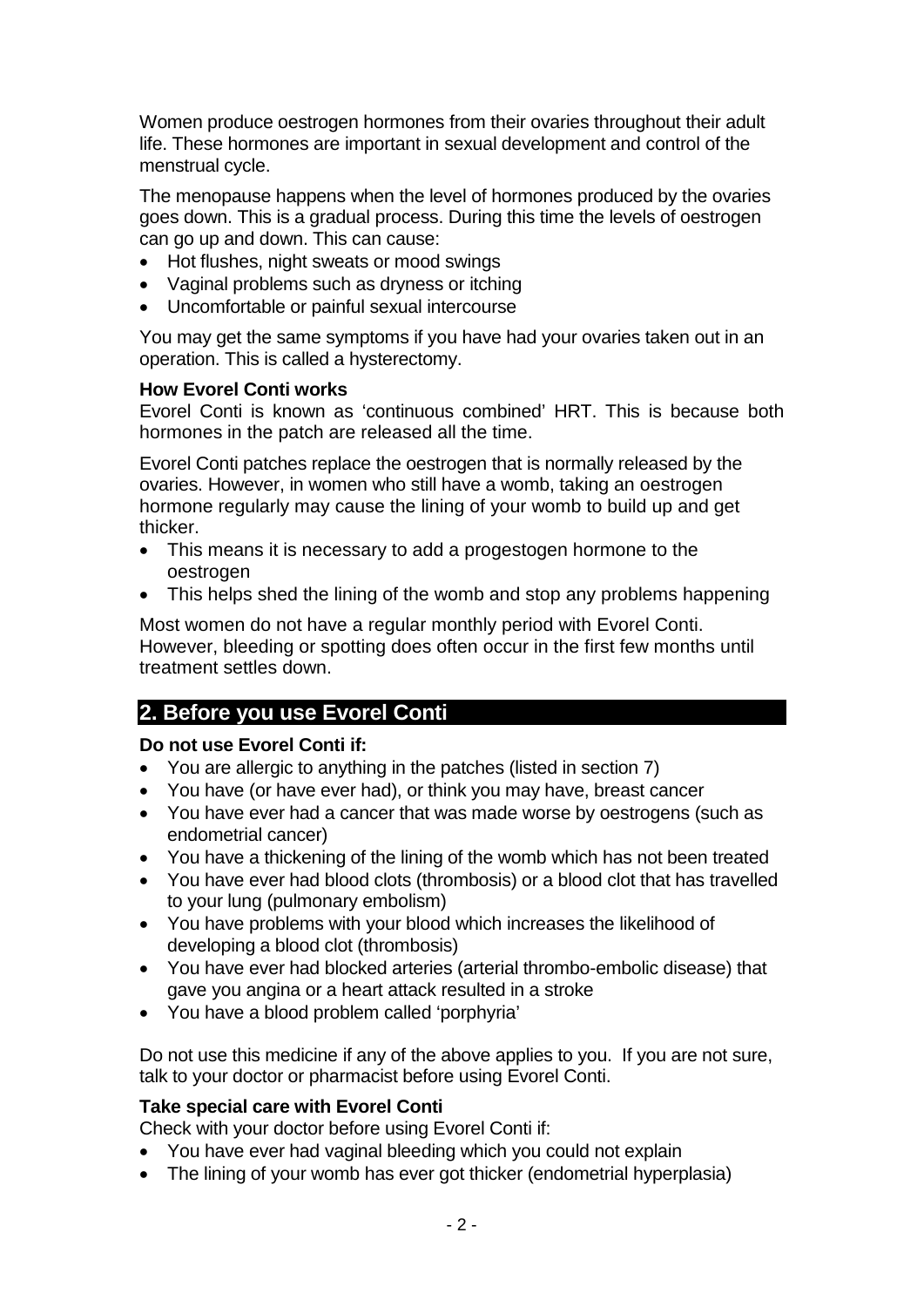• You have ever had liver problems

You may still be able to use Evorel Conti, but you should discuss this with your doctor first.

Evorel Conti should not be used by children.

## **Medical check-ups**

Before taking HRT, your doctor should ask about you and your family's medical history. Your doctor may decide to examine your breasts or your tummy, and may do an internal examination. They will only do this if it is necessary for you, or if you have any special concerns.

Once you have started on HRT, see your doctor for regular check-ups (at least once a year). At these check-ups, your doctor may discuss the benefits and risks of continuing to take HRT.

#### **Make sure that you:**

- Go for regular breast screening and cervical smear tests
- Regularly check your breasts for any changes such as dimpling of the skin, changes in the nipple, or any lumps you can see or feel

#### **Tell your doctor if you have ever had any of the following. You may need these checks more often.**

- A problem caused by growth of the womb lining:
	- Inside the womb (fibroids)
	- Outside the womb (endometriosis)
- Increased risk of blood clots (see 'Blood clots' in section 3 below)
- A family history of increased risk of cancers related to oestrogens (see 'Breast cancer' in section 3 below)
- High blood pressure (hypertension). Your doctor may tell you to stop using Evorel Conti if your blood pressure goes up
- Diabetes
- Gallstones
- Migraine or severe headaches
- Systemic lupus erythematosus (SLE). This is an allergic condition that causes joint pain, skin rashes and fever
- Epilepsy
- Asthma
- Bone formation in the ear (otosclerosis)
- Liver, heart or kidney problems
- High levels of triglycerides in your blood as you may have a higher risk of pancreatitis (inflammation of the pancreas, which causes severe pain in the abdomen and back)
- Any breast problems

Tell your doctor if these illnesses return or get worse while you are using Evorel Conti.

## **Taking other medicines**

Please tell your doctor or pharmacist if you are taking or have recently taken any other medicines. This includes medicines that you buy without a prescription or herbal medicines.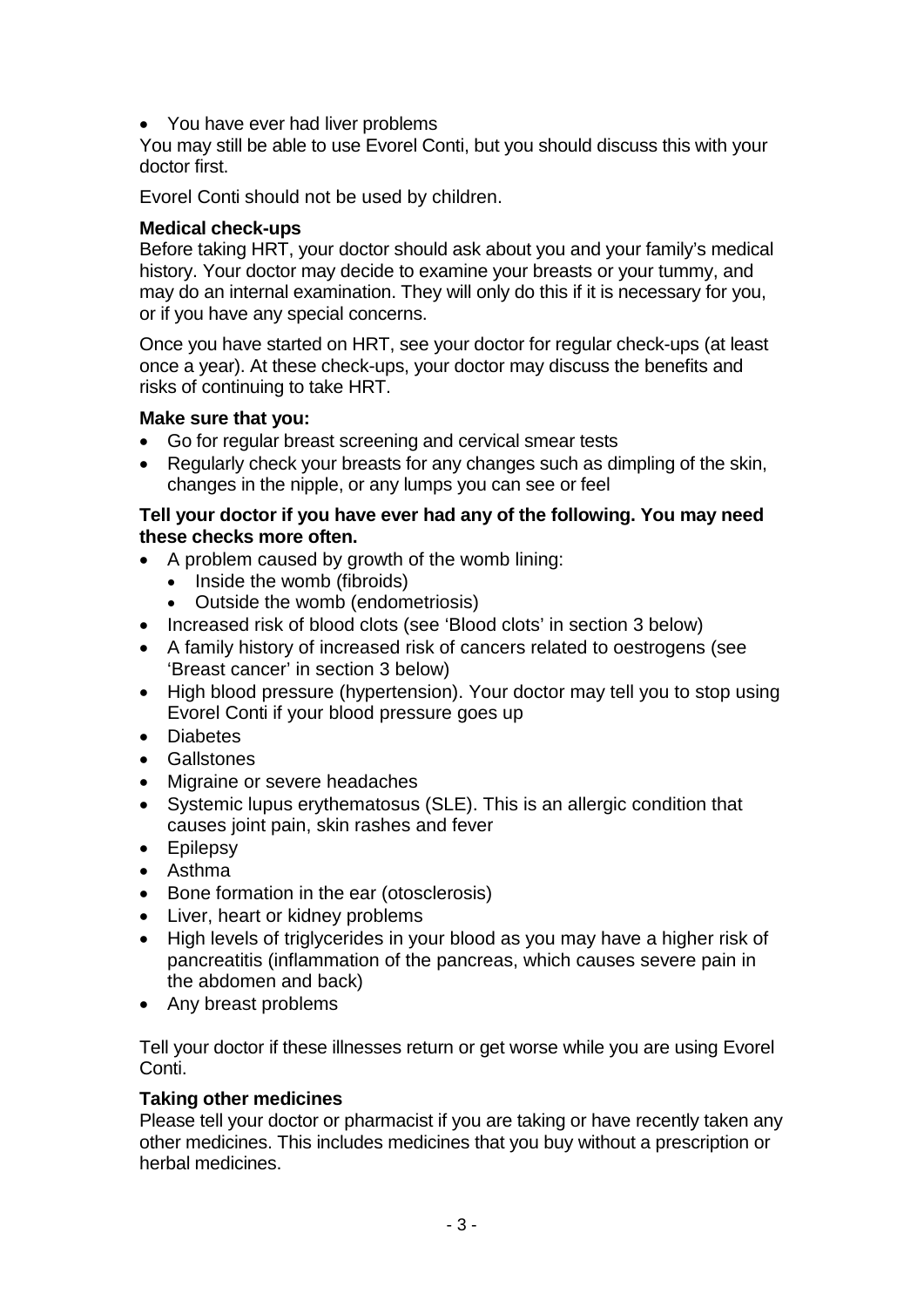#### **In particular**, **tell your doctor or pharmacist if you are taking any of the following:**

- Medicines for epilepsy such as phenobarbital, phenytoin or carbamazepine
- Medicines for infections such as rifampicin, rifabutin, nevirapine or efavirenz
- Bosentan for high blood pressure in the blood vessels of the lungs
- St. John's Wort for depression

Taking these medicines with Evorel Conti can stop Evorel Conti from working as well. Because of this you may get some bleeding, like a period, when you are not expecting it.

• A medicine for epilepsy called lamotrigine. Using Evorel Conti with lamotrigine could affect control of your epilepsy

#### **Operations or tests**

Tell your doctor if you are going to have surgery. You may need to stop taking HRT about 4 to 6 weeks before the operation to reduce the risk of a blood clot. Your doctor will tell you when you can start taking HRT again.

If you visit a hospital or your family doctor for a blood or urine test, tell them that you are taking Evorel Conti. This is because this medicine may affect the results of the tests.

#### **Pregnancy and breast-feeding**

Do not use this medicine if you are pregnant, think you may be pregnant or might become pregnant. This is because it may affect the baby.

If you become pregnant, contact your doctor straight away and remove the patch.

Do not use this medicine if you are breast-feeding.

Ask your doctor or pharmacist for advice before taking any medicine if you are pregnant or breast-feeding.

## **Driving or using machines**

There is no information about whether Evorel Conti affects your ability to drive or use machines. See how this medicine affects you before you drive or use any tools or machines.

# **3. Safety of HRT**

As well as benefits, HRT has some risks. Consider the following when deciding to take or continue HRT.

# **Heart disease**

HRT is **not recommended** for women who have had heart disease recently. If you have ever had heart disease, talk to your doctor to see if you should be taking HRT.

## **HRT will not help to prevent heart disease.**

Studies of HRT (oestrogen and progestogen ) have shown that women may be slightly more likely to get heart disease.

If you get a **pain in your chest** that spreads to your arm and neck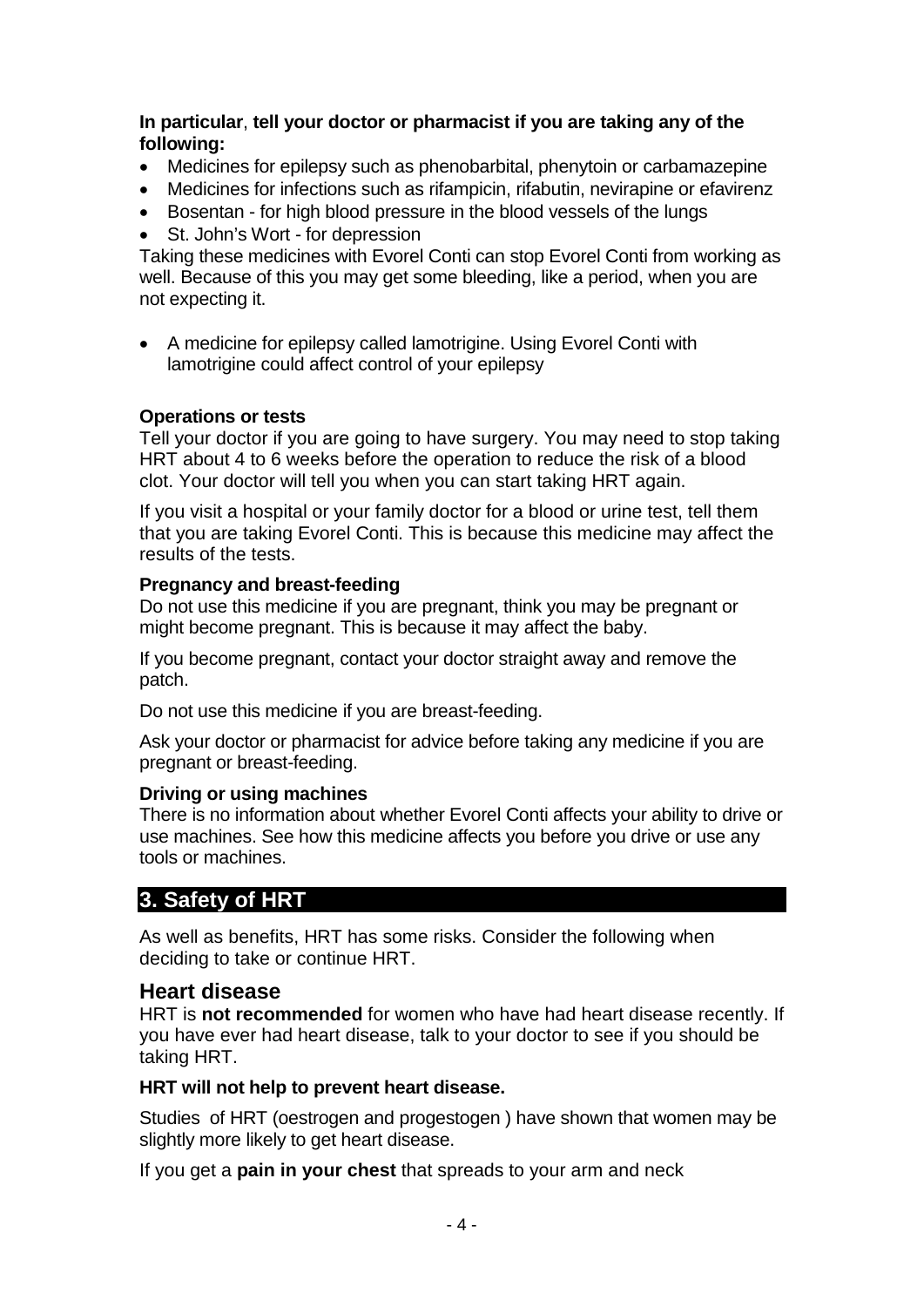- **See a doctor as soon as possible**
- **Do not take any more HRT** until your doctor says you can This pain may be a sign of heart disease.

# **Stroke**

Research suggests that HRT slightly increases the risk of having a stroke. Other things that can increase the risk of stroke include:

- Getting older
- High blood pressure
- Smoking
- Drinking too much alcohol
- An irregular heartbeat

If you are worried about any of these things, or if you have had a stroke in the past, talk to your doctor to see if you should take HRT.

#### **How likely is a stroke?**

Looking at women in their **50s,** on average, over 5 years:

- In women **not taking HRT - 3 in 1000** would be expected to have a stroke
- In women **taking HRT - 4 in 1000** would be expected to have a stroke

Looking at women in their **60s,** on average, over 5 years:

- In women **not taking HRT - 11 in 1000** would be expected to have a stroke
- In women **taking HRT - 15 in 1000** would be expected to have a stroke

If you get **migraine-type headaches** which you cannot explain:

- **See a doctor as soon as possible**
- **Do not take any more HRT** until your doctor says you can

These headaches may be an early warning sign of a stroke.

# **Blood clots**

HRT may increase the risk of blood clots in the veins (also called deep vein thrombosis, or DVT), especially during the first year of taking it.

These blood clots are not always serious. However, if a clot travels to the lungs, it can cause chest pain, breathlessness, collapse or even death. This is called pulmonary embolism, or PE.

You are more likely to get a blood clot if:

- You are very overweight
- You are getting older
- You have had a blood clot before
- Any of your close family have had blood clots
- You are pregnant or have just had a baby
- You have had one or more miscarriages
- You have any blood clotting problem that needs treatment with a medicine such as warfarin
- You are off your feet for a long time because of major surgery, injury or illness
- You are going on a long journey and will not be moving about for some time
- You have a rare illness called SLE (Systemic lupus erythematosus)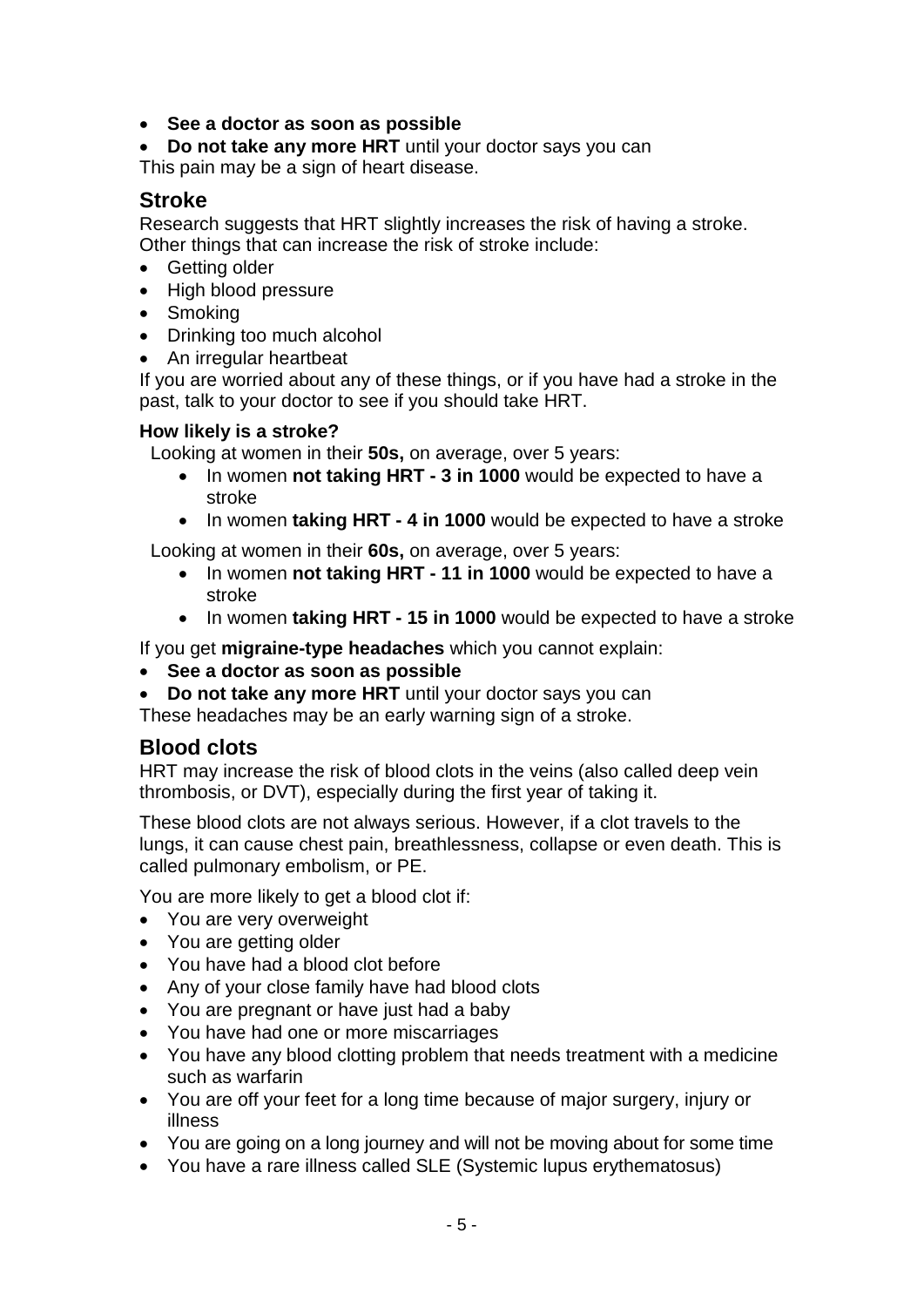If any of these things apply to you, talk to your doctor to see if you should take HRT.

# **How likely is a blood clot?**

Looking at women in their **50s,** on average, over 5 years:

- In women **not taking HRT - 3 in 1000** would be expected to get a blood clot
- In women **taking HRT - 7 in 1000** would be expected to get a blood clot

Looking at women in their **60s,** on average, over 5 years:

- In women **not taking HRT - 8 in 1000** would be expected to get a blood clot
- In women **taking HRT - 17 in 1000** would be expected to get a blood clot

If you get painful swelling in your leg, sudden chest pain or have difficulty breathing:

• **See a doctor as soon as possible**

• **Do not take any more HRT** until your doctor says you can These may be signs of a blood clot.

# **Breast cancer**

#### **Women who have breast cancer, or have had breast cancer in the past, should not take HRT.**

Taking HRT slightly increases the risk of breast cancer. The risk is also slightly increased if you have a later menopause.

- Postmenopausal women taking oestrogen-only HRT for 5 years the risk is about the same as for a woman of the same age who is still having periods over that time, and not taking HRT
- Women taking oestrogen plus progestogen HRT the risk is higher than for oestrogen-only HRT. However, oestrogen plus progestogen HRT is beneficial for the endometrium (see 'Endometrial cancer')

For all kinds of HRT, the extra risk of breast cancer goes up the longer you take it. However, it returns to normal within about 5 years after stopping HRT.

Your risk of breast cancer is also higher if:

- You have a close relative (mother, sister or grandmother) who has had breast cancer
- You are very overweight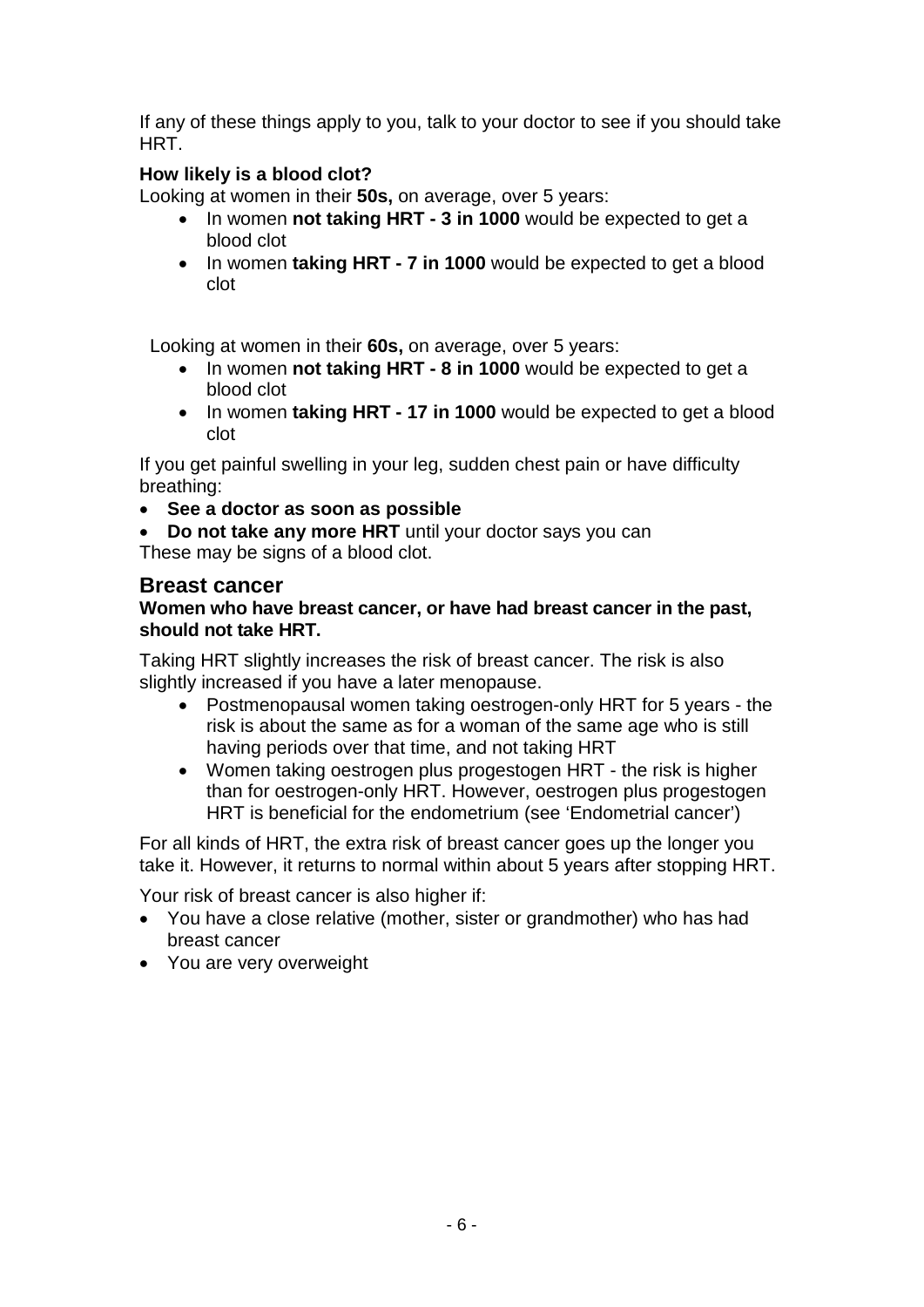## **How likely is breast cancer?**

Looking at women aged 50, on average, over the next 15 years:

- In women **not taking HRT - 32 in 1000** will get breast cancer
- In women **taking oestrogen-only HRT** at age 50 and take it for **5 years**, between **33 and 34 in 1000** will get breast cancer
- In women **taking oestrogen-only HRT** for **10 years - 37 in 1000** will get breast cancer
- In women **taking oestrogen plus progestogen HRT** at age 50 and take it for **5 years - 38 in 1000** will get breast cancer
- In women **taking oestrogen plus progestogen HRT** for **10 years - 51 in 1000** will get breast cancer

If you notice any **changes in your breast**, such as:

- Dimpling of the skin
- Changes in the nipple
- Any lumps you can see or feel

**Make an appointment to see your doctor** as soon as possible.

# **Endometrial cancer (cancer of the lining of the womb)**

**Taking oestrogen-only HRT for a long time can increase the risk of cancer of the lining of the womb** (the endometrium). Taking a **progestogen** as well as the oestrogen helps to lower the extra risk.

**If you still have your womb**, your doctor will usually prescribe a progestogen as well as oestrogen. These may be prescribed separately, or as a combined HRT product.

**If you have had your womb removed** (a hysterectomy), your doctor will discuss with you whether you can safely take oestrogen without a progestogen.

**If you have had your womb removed because of endometriosis**, any endometrium left in your body may be at risk of cancer. This means your doctor may prescribe HRT that includes a progestogen as well as an oestrogen.

Your product, Evorel Conti, contains a progestogen.

#### **How likely is endometrial cancer?**

Looking at women aged 50 who still have a womb, on average, over the next 15 years:

- In women **not taking HRT - 5 in 1000** will get endometrial cancer
- In women **taking oestrogen-only HRT**, the number will be **2 to 12 times higher**, depending on the dose and how long you take it for

The addition of a progestogen to oestrogen-only HRT substantially reduces the risk of endometrial cancer.

**If you get breakthrough bleeding or spotting**, it is usually nothing to worry about, especially during the first few months of taking HRT.

#### **But if the bleeding or spotting**:

- Carries on for more than the first few months
- Starts after you have been on HRT for a while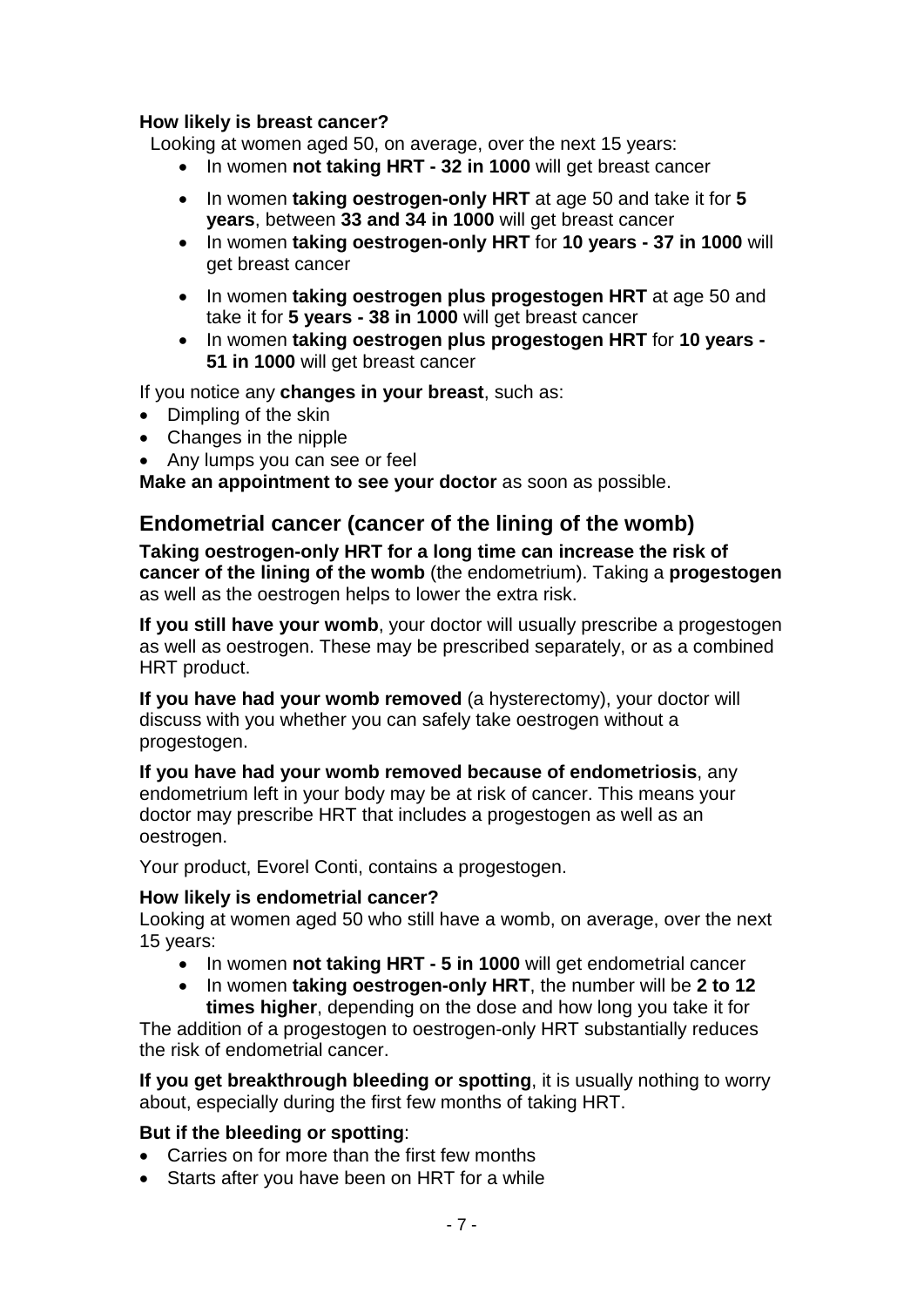• Carries on even after you've stopped taking HRT

**Make an appointment to see your doctor**. It could be a sign that your endometrium has become thicker.

# **Ovarian cancer**

Ovarian cancer (cancer of the ovaries) is very rare, but it is serious. It can be difficult to diagnose. This is because there are often no obvious signs of the disease. Some studies have suggested that taking HRT for more than 5 years may increase the risk of ovarian cancer.

#### **Dementia**

Evorel Conti and medicines like it will not stop memory loss (dementia). Women who start using medicines like Evorel Conti after the age of 65 may have a small increase in the risk of dementia.

# **4. How to use Evorel Conti**

Always use Evorel Conti exactly as your doctor has told you. You should check with your doctor or pharmacist if you are not sure. Your doctor will aim to reduce your symptoms with the lowest possible dose for the shortest amount of time.

#### **When to start using Evorel Conti**

#### **You may put an Evorel Conti patch on at any time if:**

• You have not been using another type of HRT

#### **Put an Evorel Conti patch on at the end of a treatment cycle or one week after you finish using another HRT product if:**

• You are changing from an HRT medicine that gives you a withdrawal bleed

#### **If you are using another type of HRT:**

• The day you start will depend on the type of HRT you have been using Talk to your doctor if you are not sure which type of HRT you are using.

#### **Using the patches**

**If you put your** 

The patches need to be changed twice a week.

Start a new pack of Evorel Conti as soon as you finish one. Do not leave a break between packs.

#### **Changing your patches**

- You must change the patches twice a week to give your body a steady supply of hormones. There is enough hormone in each patch to last for several days
- Change your patch on the same two days every week. This will mean that one patch is on for three days and the next patch for four days
- For example, if you apply your first patch on a Monday, change it on Thursday and again on the following Monday. You can work out your two days from the following table, starting from the first day of use:

| n you put your<br>first patch on: |   | Change on: | Change again on: |         |
|-----------------------------------|---|------------|------------------|---------|
| Monday                            | → | Thursday   | &                | Monday  |
| Tuesday                           | → | Friday     | &                | Tuesday |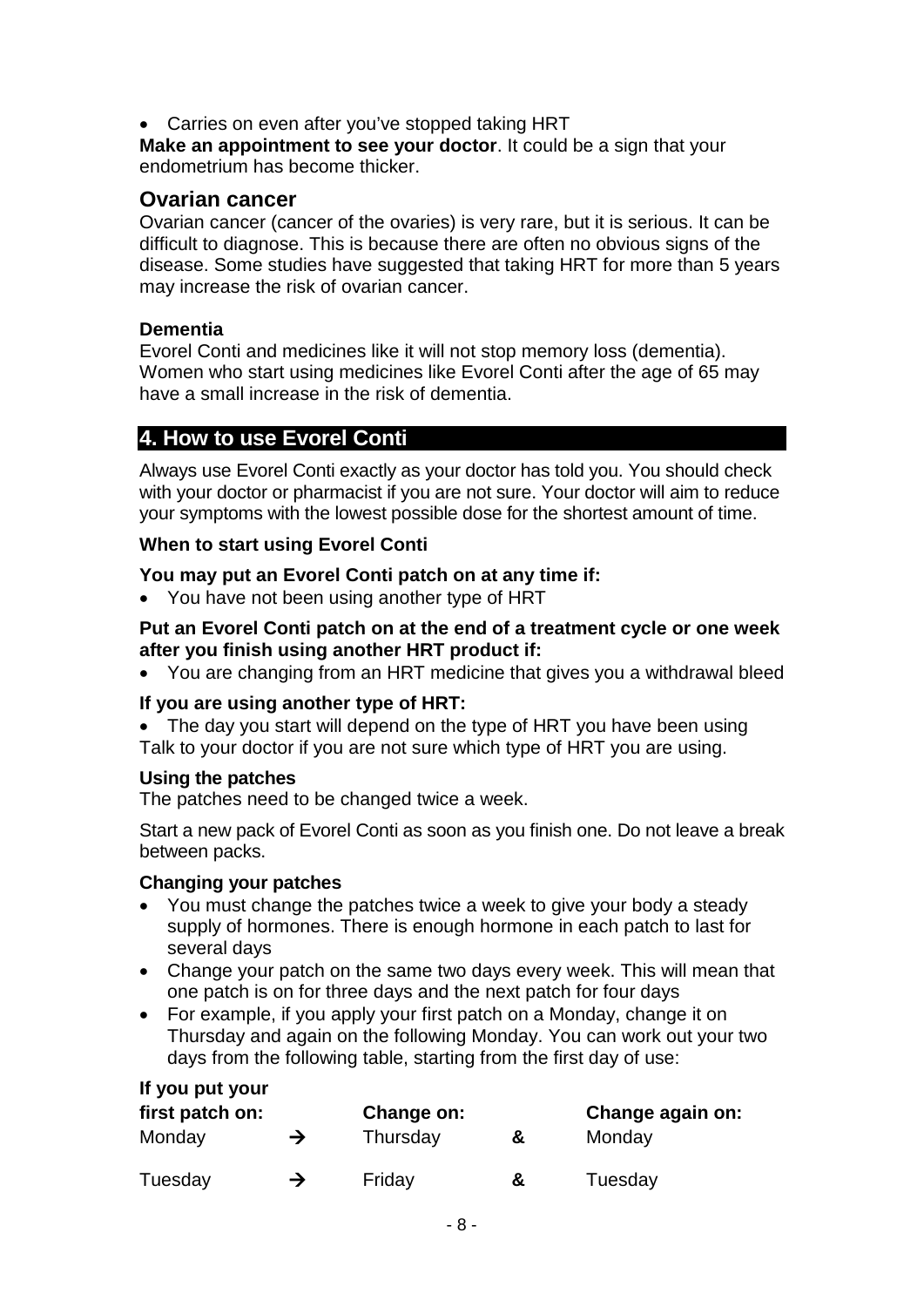| Wednesday | $\rightarrow$ | Saturday  | & | Wednesday |
|-----------|---------------|-----------|---|-----------|
| Thursday  | $\rightarrow$ | Sunday    | & | Thursday  |
| Friday    | $\rightarrow$ | Monday    | & | Friday    |
| Saturday  | $\rightarrow$ | Tuesday   | & | Saturday  |
| Sunday    | $\rightarrow$ | Wednesday | & | Sunday    |

To help you remember your two "patch change" days, mark them here or on the pack. They are written on the pack like this:



#### **Where to apply the patch**

Stick the patch onto a hairless area of skin below the waist. Most women prefer to wear the patch on the thigh or bottom.

- Do not apply on or near the breasts
- Do not put it on top of cuts, spots or anywhere the skin is irritated
- Do not use cream, moisturiser or talc before applying the patch
- Do not apply the patch on the same area of skin twice in a row
- It can be worn under loose areas of clothing
- Do not wear a patch under elasticated areas or a tight waistband
- Apply the patch to clean, dry, cool skin as soon as you open the protective pouch



#### **Putting a patch on**

Do not use a patch if its protective pouch is already open.

#### **Step 1: Open and Peel**

- Using the notches as a guide, tear along two edges of the pouch. Remove the patch
- With the protective backing facing you, bend and peel off half the backing. Don't touch the sticky side - it may not stick properly if you do

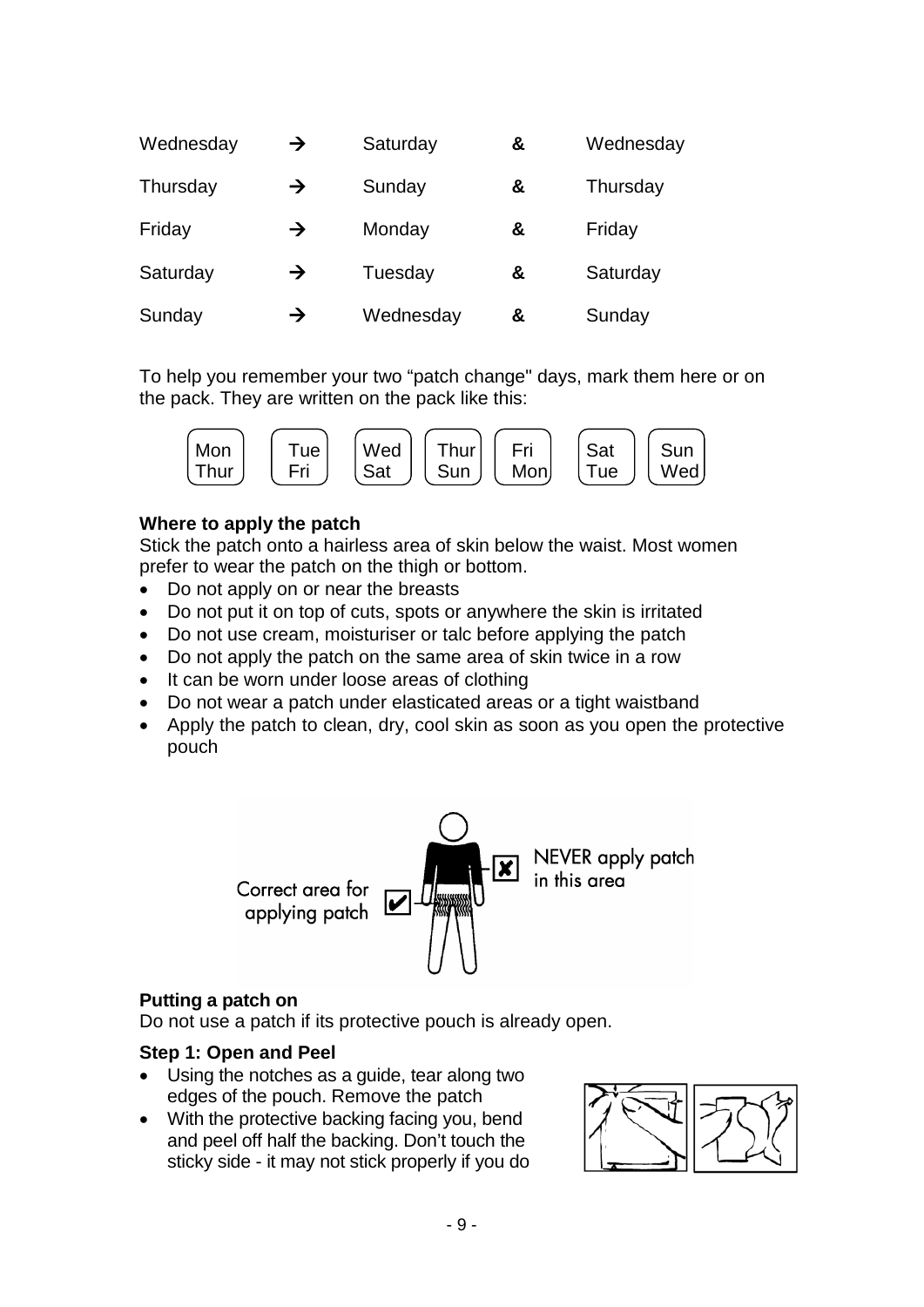# **Step 2: Apply and Press**

- Apply the open half of the patch to your skin
- Remove the remaining backing and press down the rest of the patch
- Press the patch with the palm of your hand to make sure it is firmly stuck

# **Removing a patch**

- Peel an edge of the patch smoothly away from the skin
- Fold the patch in half, so that the sticky side sticks to itself
- Put it in with the household rubbish, safely out of the reach of children and pets
- Do not flush used patches down the toilet

When you remove the patch some glue may remain on your skin. It will disappear with time, or you can use baby oil to remove it.

## **If a patch falls off**

Apply a new patch but keep to your original 'patch change' days. If you have just had a bath or a shower, wait until your skin cools before applying the new patch.

Talk to your doctor if you need more patches.

## **If you forget to change the patch**

Change it as soon as you remember and then keep to your original 'patch change' days. You may get some bleeding and spotting like a period during this time.

#### **If you use more Evorel Conti than you should**

It is unlikely that you will have too much of the hormones in Evorel Conti. The most common symptoms of having too much oestrogen or progestogen in your body are:

- Tender breasts
- Feeling sick (nausea)
- Unexpected vaginal bleeding
- Stomach pain or bloating

Removing the patch can reverse the effects of too much oestrogen and/or progestogen. Talk to your doctor or pharmacist before using any more patches.

#### **Contraception while using Evorel Conti**

The levels of hormone from the patches are too low to act as a contraceptive. Use non-hormonal contraceptive methods (such as a condom, diaphragm or coil) until your periods have completely stopped.

#### **Everyday activities**

- You can have a bath or shower as normal. Do not scrub too hard as this can loosen the edges of the patch
- You can go swimming. The patch will not be affected



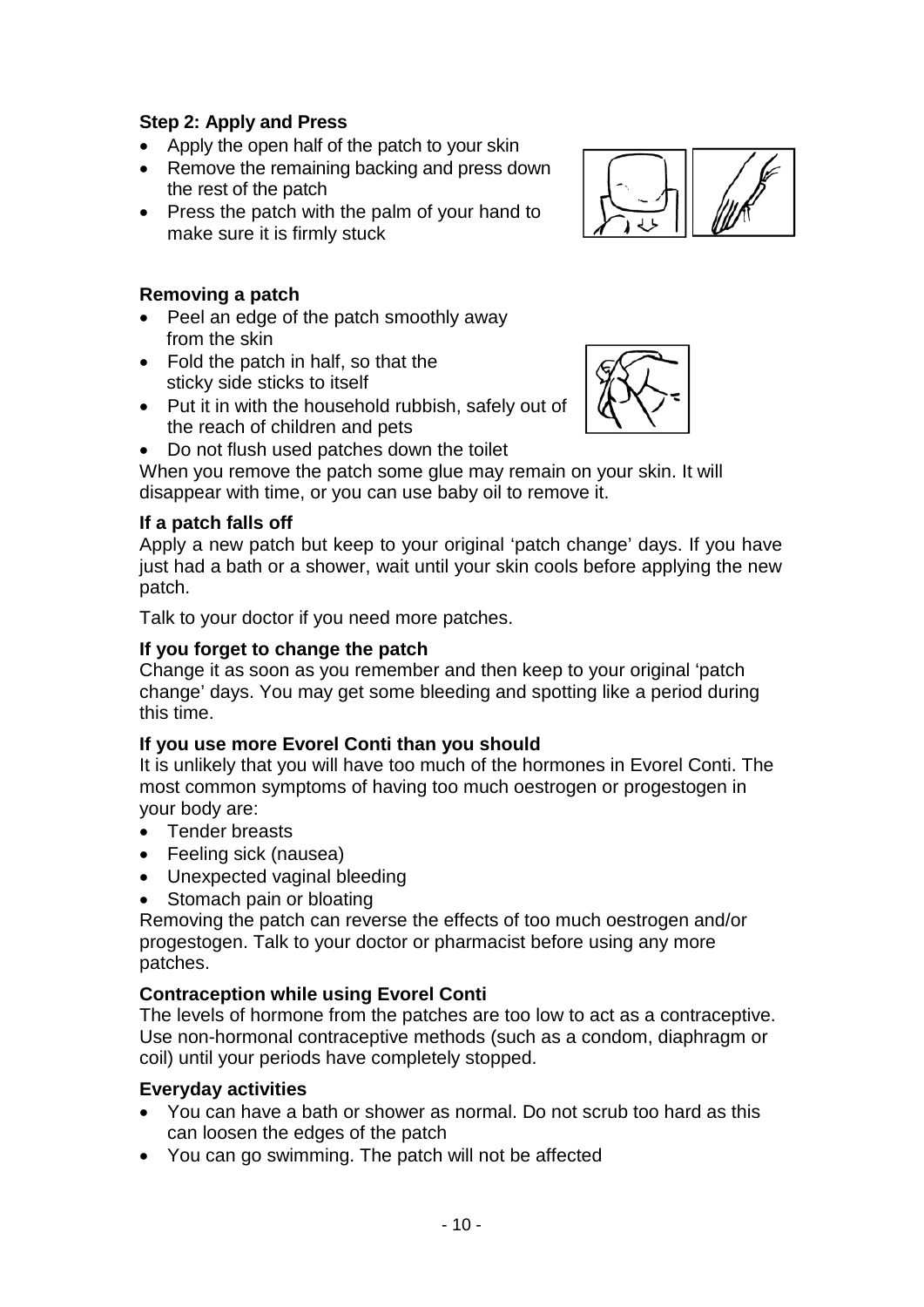- You can exercise and play sports. However, do not wear the patch under tight clothing or waist bands
- You can sunbathe. However, keep the patch covered, out of direct sunlight

If you have any further questions on the use of this product, ask your doctor or pharmacist.

# **5. Possible side effects**

Like all medicines, Evorel Conti can cause side effects, although not everybody gets them.

#### **Take off the patch and tell your doctor straight away if you notice or suspect any of the following. You may need urgent medical treatment.**

- Sudden swelling of the face or throat which may cause difficulty in swallowing or breathing. This may a be sign of an allergic reaction. This only happens in a small number of people
- Blood clots (thrombosis) (affects less than 1 in 1000 people) or stroke (frequency not known)
- Yellowing of the skin or whites of the eyes (jaundice), or other liver problems
- Migraine-type headaches for the first time or more frequent (affects less than 1 in 100 people)
- An increase in blood pressure (affects less than 1 in 10 people)
- Breast or ovarian cancer, endometrial cancer or hyperplasia (long, heavy or irregular periods)
- Widespread rash with peeling skin and blistering in the mouth, eyes and genitals (Stevens-Johnson syndrome) (frequency not known)
- Convulsions or fits (affects less than 1 in 1,000 people)

## **Tell your doctor if you notice any of the following side effects while using Evorel Conti:**

**Very common** (affects more than 1 in 10 people)

• Irritated, itchy, red skin and rash where the patch is applied

**Common** (affects less than 1 in 10 people)

- Allergic reaction (hypersensitvity)
- Being unable to sleep
- Feeling depressed, nervous or anxious
- Headache
- Being aware of your heartbeat (palpitations)
- Varicose veins
- Flushing, skin reddening
- Breast pain
- Numb or tingling hands or feet
- Feeling sick (nausea)
- Diarrhoea
- Stomach ache
- Pain including pain in the back or joints
- Painful periods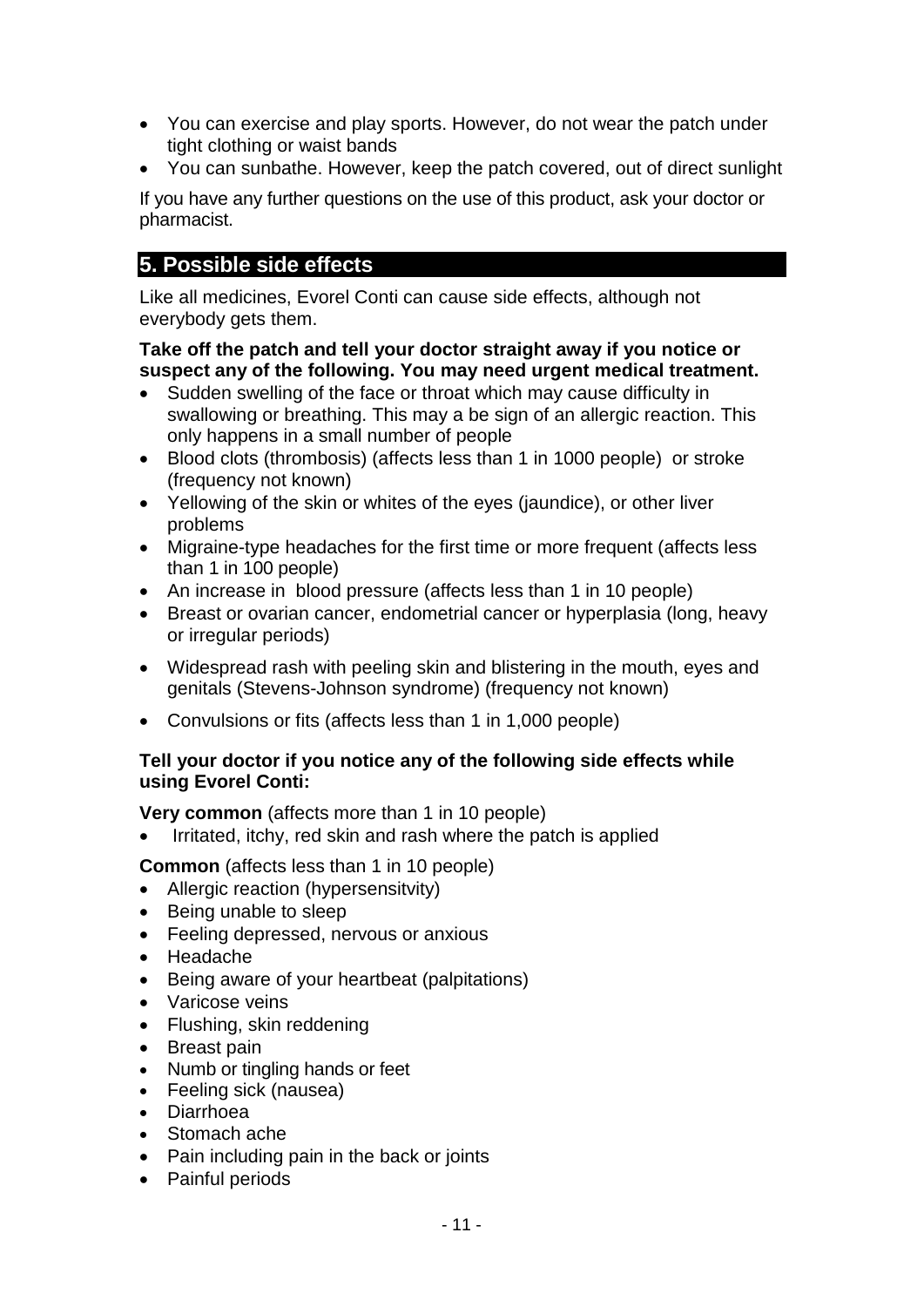- Discharge from the vagina
- Irregular, heavy or prolonged bleeding from the vagina, including after sex
- Water retention or build-up of fluid under the skin (oedema)
- Feeling tired
- Weight gain

**Uncommon** (affects less than 1 in 100 people)

- Vaginal infections such as thrush
- Less interest in sex than usual
- Wind
- Itchy skin
- Rash
- Swelling of the hands and feet (peripheral oedema)
- Muscle pain

## **Frequency not known**

- Mood swings
- Feeling dizzy
- Bloated feeling
- **Gallstones**
- Fuller breasts

If any of the side effects gets serious, or if you notice any other side effects not listed in this leaflet, please tell your doctor or pharmacist.

# **6. How to store Evorel Conti**

Keep out of the reach and sight of children. It should be stored at room temperature (at or below 25°C). Keep in the original pouch and carton.

Do not use Evorel Conti after the expiry date which is stated on the label. The expiry date refers to the last day of that month.

Do not use a patch if its protective pouch is open.

# **7. Further information**

**The active substances** in Evorel Conti are estradiol hemihydrate and norethisterone acetate.

Each Evorel Conti patch contains 3.2 mg of estradiol hemihydrate and 11.2 mg of norethisterone acetate. Each Evorel Conti patch delivers 50 micrograms of estradiol and 170 micrograms of norethisterone acetate a day.

**The other ingredients** are Duro-Tak 387-2287 (this makes the patches sticky), guar gum and Hostaphan MN19 (backing film).

## **What Evorel Conti looks like and contents of the pack**

Evorel Conti comes in a memory pack containing eight or twenty-four patches (marked CEN1).

The patches are square with rounded corners. They are clear with a sticky backing that can be stuck to the skin. Each patch comes in a protective sealed pouch and has a surface area of 16 sq cm.